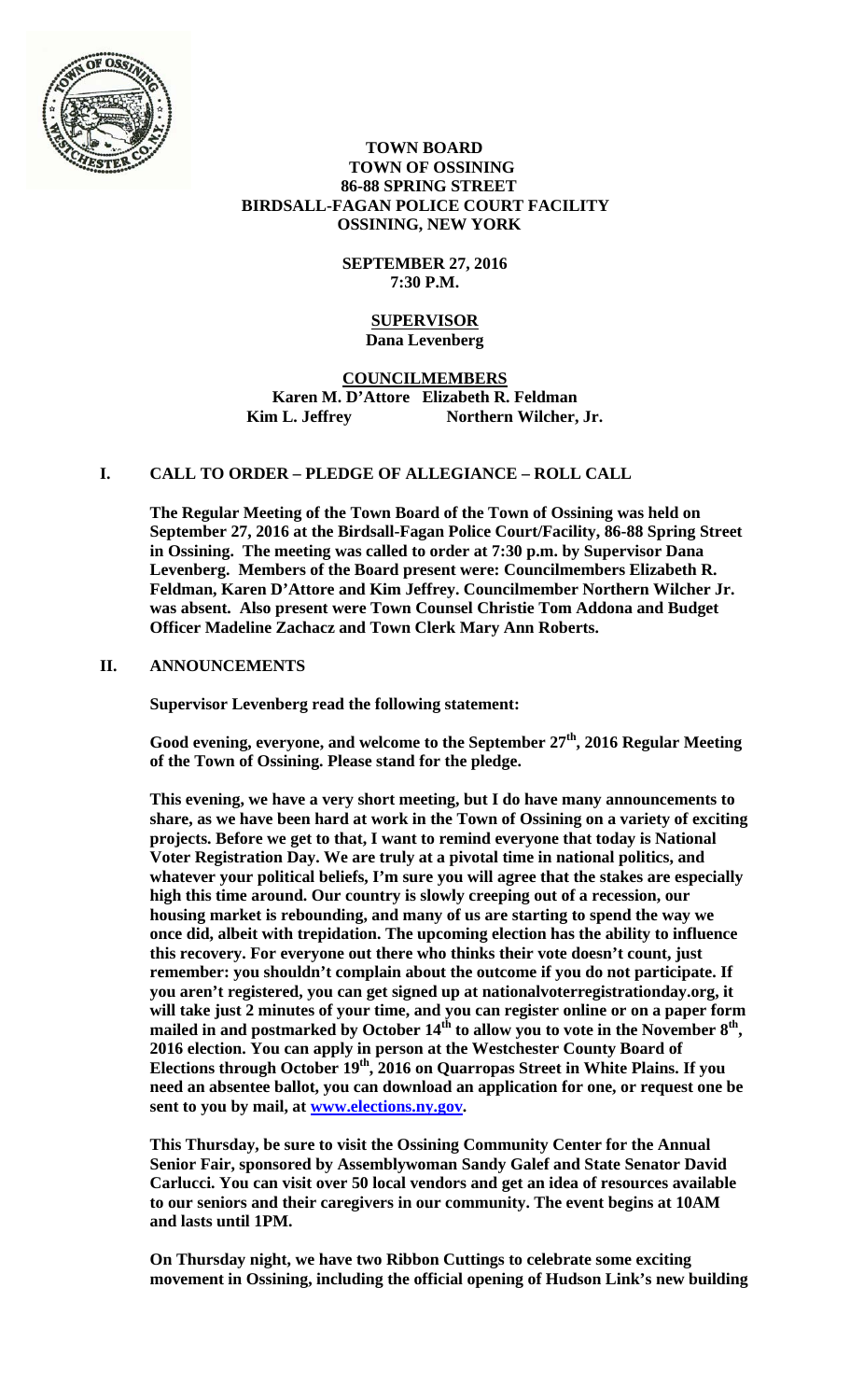**at 23 State Street at 5PM, and Family Veterinary Care at 320 North Highland Avenue at 6:30PM. We also got to visit First Village Coffee yesterday afternoon, and I can tell you that the coffee they're pulling is top notch. Make sure to stop in and see them at 123 Main Street and add something delicious to your day.** 

**On Friday evening, join Gullotta House in celebrating their one year anniversary with an event at the DoubleTree Tarrytown. Enjoy complimentary punch, appetizers and live music, and spend some time celebrating the tremendous work Gullotta House has done for the greater Ossining community to date! If this is what they can do in one year, I can't wait to see what's next! Visit gullottahouse.org for more information.** 

On Saturday, October 1<sup>st</sup>, don't miss Green Ossining's community-wide tag sale! **While registration is closed for folks who want to sell, treasure hunters can map out your trail online by visiting www.greenossining.org. The sale will be between 10AM and 4PM, so start planning your day now! Just in case, the rain date is Sunday, October 2nd.** 

**In between treasure hauls, stop by Market Square, also this Saturday, for Fall Family Fun Day, hosted by the Ossining Recreation Department. Between 10AM and 1PM, enjoy pumpkin painting, hayrides, a pie eating contest, live music, face painting, and, everyone's favorite, apple cider and donuts! Come down for this awesome free event to kick off the fall season in Ossining.** 

**On Saturday night, the Baker-Collyer Christmas Cheer Fund will be holding a fundraiser at Scarborough Presbyterian Church in Briarcliff Manor, featuring Art, Literature and Music of the Hudson Valley by world-renowned Countertenor Nicholas Tamanga and Ossining's own Rachael Alexander on violin. The concert begins at 6PM. Tickets are available at www.thebakercollyerchristmascheerfund.com.** 

**We are also continuing our plans for New York State's Organ Donor Enrollment**  Day, scheduled for Thursday, October 6<sup>th</sup>. Support Team Ossining! Next Thursday, **volunteers all over the state will hit the streets to get people to join the national registry. Did you know that of the 120,000 Americans waiting for organ transplants, 10,000 are New Yorkers? And if that weren't bad enough, New York is also 50 out of 50 in the US for organ donor enrollment. So we are partnering with our friends around the community to change that. Team Ossining, with volunteers representing the Town, Village, OVAC, OPL, Ossining Schools, OPD, OFD, the Greater Ossining Chamber of Commerce, and the offices of Assemblywoman Sandy Galef, State Senator David Carlucci, and County Legislator Catherine Borgia will be hitting the streets all day on Thursday to get Ossining informed and enrolled! We hope to see you at Walgreens, DD's Diner, the Wobble Café, the Landmark Diner, the Ossining Public Library, Club Fit, and the Joseph G. Caputo Community Center, and at Open Door's Voter Registration Table—you will recognize Team Ossining by our brightly colored t-shirts! Check out enrollmentday.org for more information on this exciting event.** 

**Finally, it's not too soon to start thinking about Halloween, because Ossining Historic Cemeteries Conservancy has put their tickets on sale for the 2016 Haunted Hayride at Cedar Lane Park on Saturday, October 29th! Visit www.forestOfears.org for more information or to purchase tickets, which are only available online and are anticipated to sell out quickly! New this year is the Gyro Uno food truck and food from the Wobble Café, a fortune teller, old-fashioned carnival games and DJ Johnny G spinning some scary-good tunes! Proceeds go to support the OHCC, so make sure to buy your tickets today.Check out the cool t-shirts on the website, too!** 

**As for our agenda this evening, we have a few sets of minutes to approve, along with a voucher detail report, and two resolutions. After accepting some monthly reports from our departments, we will adjourn into Executive Session. Do any of my colleagues have any other announcements?**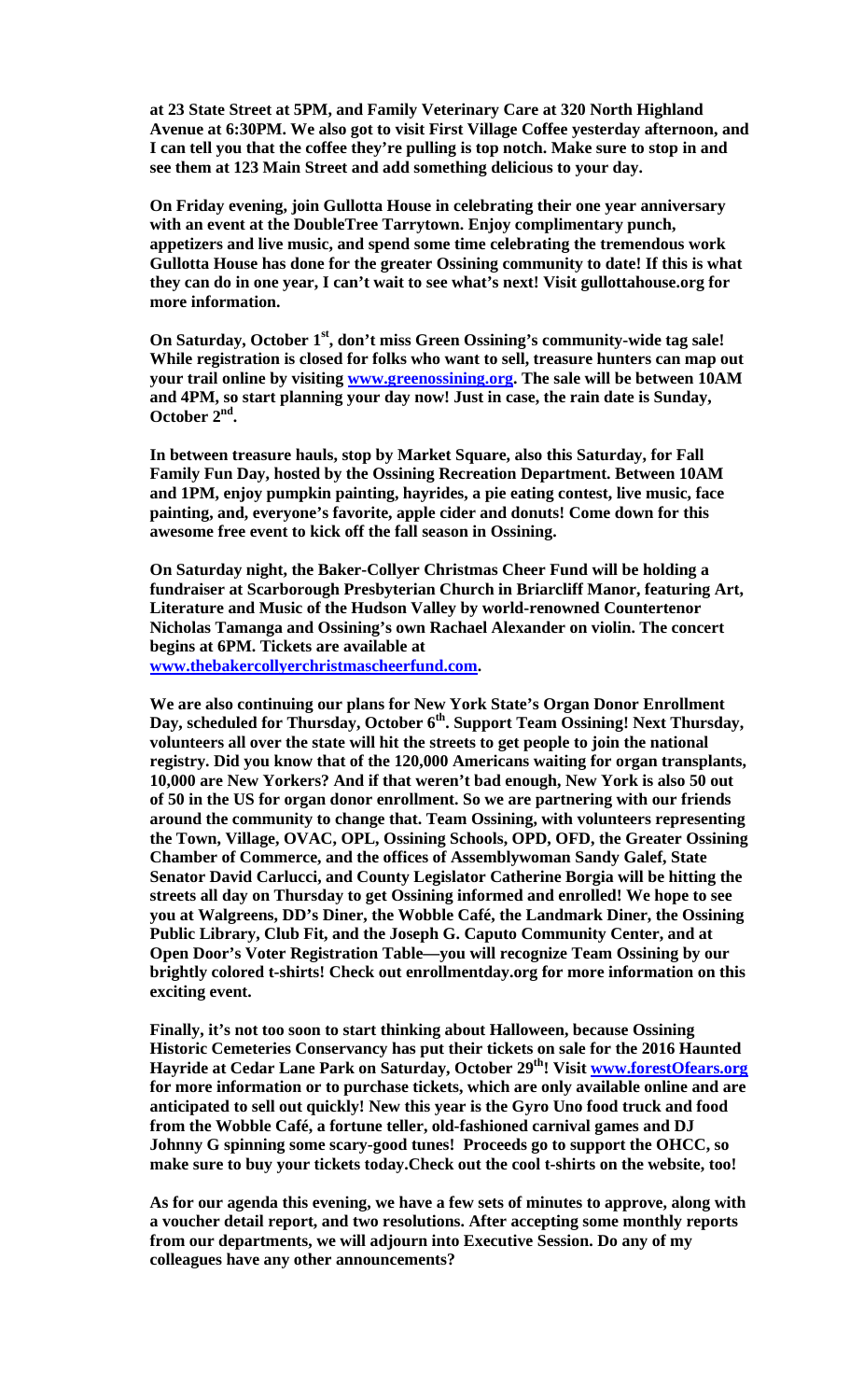**Councilmember Jeffrey announced that this year's Forest O Fears event requires more adults than years prior. Please send Fern Quezada an email at FernQ666@gmail.com or call her at 914-414-9909. If you can't help but would like to attend visit www.forestofears.org to purchase your tickets!** 

### **III. LIAISON REPORTS**

## **IV. DEPARTMENTAL REPORTS**

# **V. PUBLIC COMMENT ON AGENDA ITEMS**

## **VI. BOARD RESOLUTIONS**

# **A. Approval of Minutes**

**Councilmember Jeffrey moved and it was seconded by Councilmember Feldman that the following be approved:** 

**Resolved, that the Town Board of the Town of Ossining hereby approves the September 13, 2016, Minutes of the Regular Meeting as presented.** 

 **Motion Carried: Unanimously** 

#### **B. Approval of Minutes**

**Councilmember D'Attore moved and it was seconded by Councilmember Jeffrey that the following be approved:** 

**Resolved, that the Town Board of the Town of Ossining hereby approves the September 20, 2016, Minutes of the Special Meeting as presented.** 

 **Motion Carried: Unanimously** 

## **C. Approval of Voucher Detail Report**

**Councilmember Jeffrey moved and it was seconded by Councilmember Feldman that the following be approved:** 

**Resolved, that the Town Board of the Town of Ossining hereby approves the Voucher Detail Report dated September 27, 2016 in the amount of \$265,477.08** 

 **Motion Carried: Unanimously** 

### **D.Moving Meeting Date for Yom Kippur Holiday**

**Councilmember D'Attore moved and it was seconded by Councilmember Feldman that the following be approved:** 

**Whereas, the Town Board of the Town of Ossining had previously moved the**  Tuesday, October 11<sup>th</sup> Legislative Session to Wednesday, October 12<sup>th</sup> to account for **the Yom Kippur holiday; and** 

**Whereas, the date of the meeting did not properly allow for observance of the holiday;** 

**Now therefore be it Resolved that the Town Board of the Town of Ossining does hereby re-schedule the aforementioned meeting to Thursday, October 13th, 2016 at 9A.M. at 16 Croton Avenue in the 3rd Floor Conference Room.** 

**Supervisor Levenberg stated: When we held our Re-Organizational Meeting in January of 2016, we identified several meeting dates that needed to be moved to properly observe holidays and scheduling conflicts, including the meeting scheduled**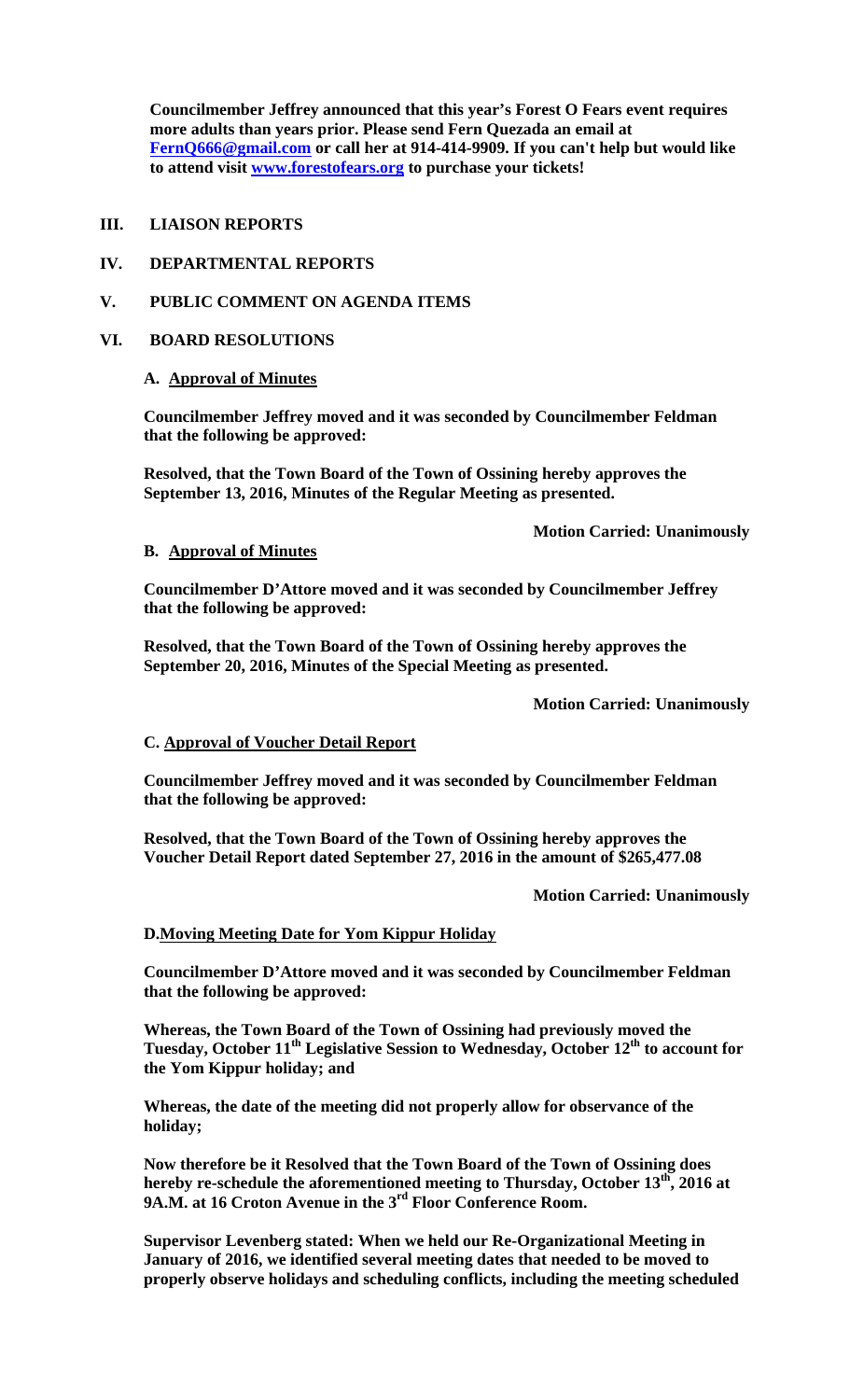for Tuesday, October 11<sup>th</sup>, which fell on the Jewish holiday of Yom Kippur. **Unfortunately, we did not move the meeting quite far enough out from the holiday to allow full observance, so we will be again moving the scheduled meeting by one day**  to Thursday, October 13<sup>th</sup> at 9AM. This will likely be a short meeting to accept **minutes, pay bills, and address any pressing business that cannot wait until the next regularly scheduled meeting.** 

 **Motion Carried: Unanimously** 

## **E. Calling for a Public Hearing in the Matter of Local Law #9 of 2016- Extending A Moratorium on Construction within the Town of Ossining**

**Councilmember Jeffrey moved and it was seconded by Councilmember Feldman that the following be approved:** 

**Resolved, that the Town Board of the Town of Ossining hereby calls for a Public**  Hearing to be held on Tuesday, October 18th at 7:30 P.M. in the 1<sup>st</sup> Floor Board **Room, Town/Village Hall, 16 Croton Avenue, Ossining NY, 10562, in the matter of Local Law #9 of 2016, regarding the extension of the imposition of a temporary moratorium on development within the Town of Ossining to allow for a planning and zoning analysis consistent with the Town's Comprehensive Plan.** 

**Supervisor Levenberg stated: As you may know, in June of 2016, the Town Board passed a local law enacting a development moratorium in the Town of Ossining which was scheduled to last four months. The reason for the moratorium was to allow for the members of this Board to examine the recommendations and suggestions made in the Comprehensive Plan and study whether they were appropriate to adopt into the Town Code by local law. Our Planning Consultant, David Stolman of FP Clark, submitted to this Board an analysis of the recommendations, and then began work on developing a local law to reflect those findings. At this time, that conversation is not yet complete, nor is the local law, and we expect that it will take another few weeks to wrap up. At the advice of Counsel, we will be proposing an additional local law to extend the moratorium until which time as the Board sees the full evaluation conducted by Mr. Stolman and the consequent Local Law is crafted, vetted by the public, and adopted. We will be**  holding a Special Meeting at our October 18<sup>th</sup> Work Session for just this purpose.

 **Motion Carried: Unanimously**

## **VII. CORRESPONDENCE TO BE RECEIVED AND FILED**

**Councilmember D'Attore moved and it was seconded by Councilmember Feldman that the following be approved:** 

**Resolved, that the Town Board of the Town of Ossining hereby accepts the Planning Board Work Session meeting minutes dated September 7, 2016.** 

 **Motion Carried: Unanimously** 

### **VIII. MONTHLY REPORTS**

**Councilmember D'Attore moved and it was seconded by Councilmember Jeffreythat the following be approved:** 

**Resolved, that the Town Board of the Town of Ossining hereby accepts the following monthly reports for the August of 2016:** 

- **Tax Receiver's Office**
- **Dale Cemetery**
- **Town Senior Center**

 **Motion Carried: Unanimously**